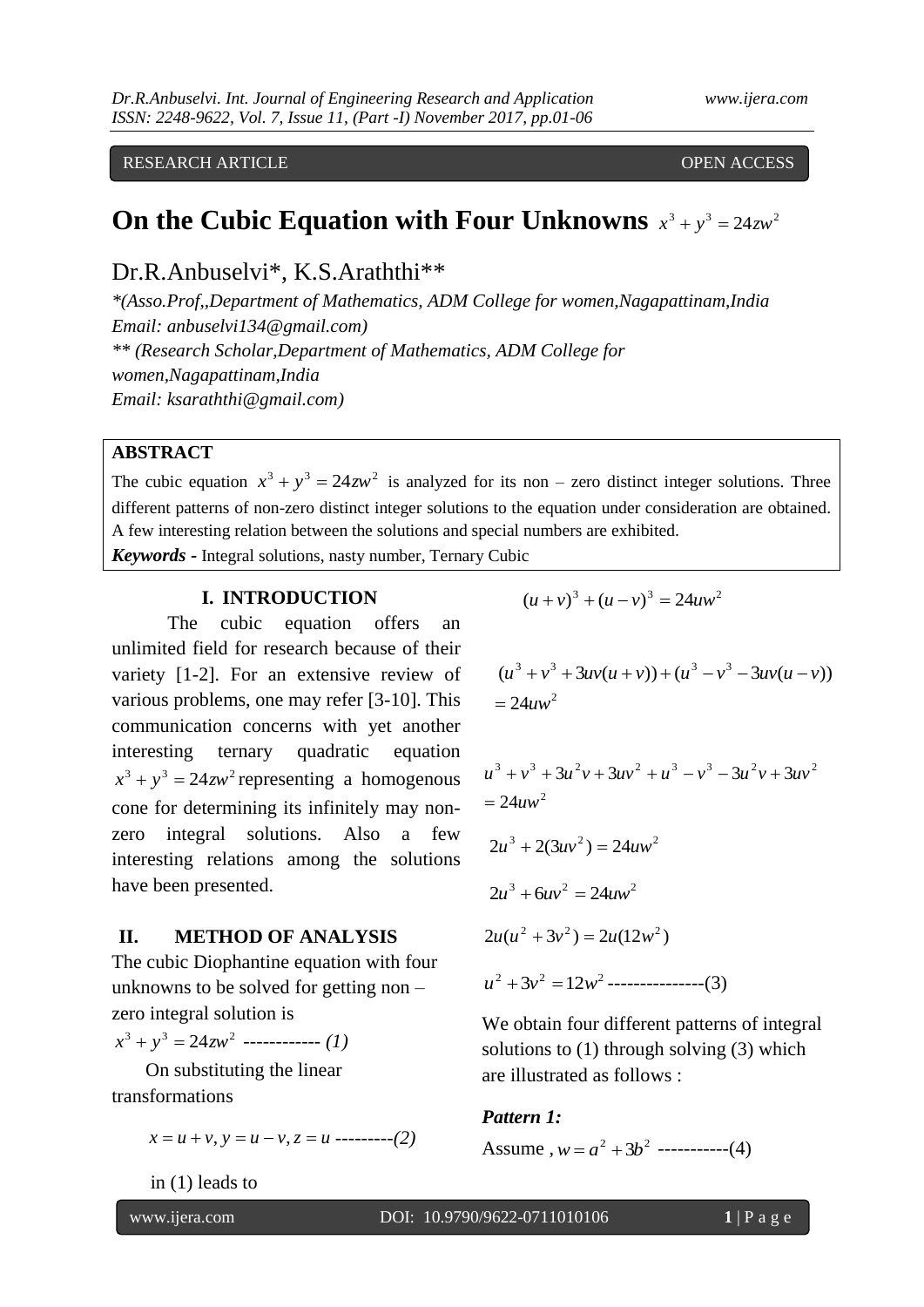Write '12' as

$$
12 = (3 + i\sqrt{3})(3 - i\sqrt{3}) \cdots (5)
$$

Using  $(4)$  and  $(5)$  in  $(3)$  and employing factorization,

$$
u^{2} + 3v^{2} = 12w^{2}
$$
  
\n
$$
u^{2} + 3v^{2} = 12w^{2}
$$
  
\n
$$
(u + i\sqrt{3}v)(u - i\sqrt{3}v) = (3 + i\sqrt{3})(3 - i\sqrt{3})(a^{2} + 3b^{2})^{2}
$$

 $= (3 + i\sqrt{3})(3 - i\sqrt{3})(a + i\sqrt{3}b)^{2}(a - i\sqrt{3}b)^{2}$ 

Which is equivalent to the system of equations

$$
(u+i\sqrt{3}v) = (3+i\sqrt{3})(a+i\sqrt{3}b)^2
$$
-----(6a)  

$$
(u-i\sqrt{3}v) = (3-i\sqrt{3})(a-i\sqrt{3}b)^2
$$
-----(6b)

Equating the real and imaginary parts either in (6a) or (6b), we have

$$
(u + i\sqrt{3}v) = (3 + i\sqrt{3})(a + i\sqrt{3}b)^{2}
$$
  
= (3 + i $\sqrt{3}$ )(a<sup>2</sup> - 3b<sup>2</sup> + 2ai $\sqrt{3}b$ )  
= 3a<sup>2</sup> - 9b<sup>2</sup> + 6ai $\sqrt{3}b$  + a<sup>2</sup>i $\sqrt{3}$  - 3i $\sqrt{3}b$ <sup>2</sup> - 6ab  

$$
u = 3a^{2} - 9b^{2} - 6ab
$$
-----(7)  

$$
v = a^{2} - 3b^{2} - 6ab
$$
-----(8)

On substituting  $(7)$  and  $(8)$  in  $(2)$ , we get

 $x = u + v$  $= 4a^2 - 12b^2$  $y = u - v$  $= 2a^2 - 6b^2 - 12ab$  $z = u$ 

 $= 3a^2 - 9b^2 - 6ab$ 

The non – zero distinct integral solutions of (1), are

$$
x=x(a,b) = 4a^{2} - 12b^{2}
$$
  

$$
y = y(a,b) = 2a^{2} - 6b^{2} - 12ab
$$
  

$$
z = z(a,b) = 3a^{2} - 9b^{2} - 6ab
$$
  

$$
w = w(a,b) = a^{2} + 3b^{2}
$$

#### *Properties:*

 $(i) x(a,b) - y(a,b) \equiv 0 \pmod{2}$ 

 $(i)$   $x(a,b) - z(a,b) - t_{4,a} \equiv 0 \pmod{3}$ 

 $(iii)$   $x(a,b) + 2w(a,b)$  is a nasty number

 $(iv) y(a,b) - 2z(a,b) \equiv 0 \pmod{4}$ 

 $(v)$   $z(a,b)$  – 3 $w(a,b)$  is a nasty number

## *Pattern 2:*

Write '12' as

$$
12 = \frac{(6+2i\sqrt{3})(6-2i\sqrt{3})}{4} \cdots (9)
$$

Using  $(4)$  and  $(9)$  in

$$
u^2 + 3v^2 = 12w^2
$$

$$
(u2 + 3v2) \frac{=(6 + 2i\sqrt{3})(6 - 2i\sqrt{3})(a2 + 3b2)2}{4}
$$

$$
(u2 + 3v2) = \frac{(6 + 2i\sqrt{3})(6 - 2i\sqrt{3})(a + i\sqrt{3}b)2 (a - i\sqrt{3}b)2}{4}
$$
  
(u + i $\sqrt{3}v$ )(u - i $\sqrt{3}v$ ) =  $\frac{(6 + 2i\sqrt{3})(6 - 2i\sqrt{3})(a + i\sqrt{3}b)2 (a - i\sqrt{3}b)2}{4}$   
Which is equivalent to the system of equations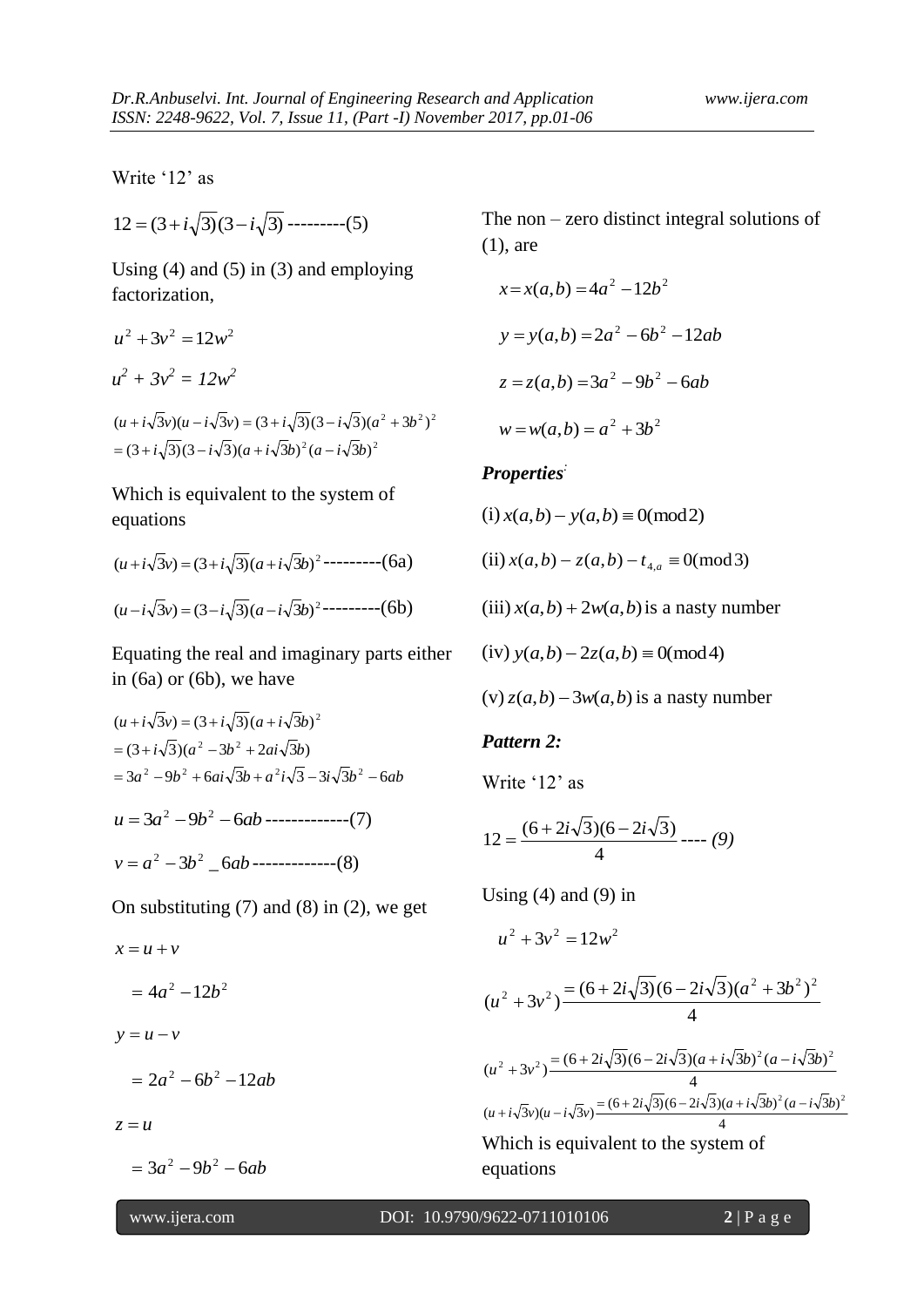$$
(u+i\sqrt{3}v)\frac{=(6+2i\sqrt{3})(a+i\sqrt{3}b)^2}{2}
$$
-----(10a)

$$
(u - i\sqrt{3}v) \frac{=(6 - 2i\sqrt{3})(a - i\sqrt{3}b)^2}{2} \dots (10b)
$$

Equating the real and imaginary parts either in  $(10a)$  or  $(10b)$ , we have

$$
(u + i\sqrt{3}v) \frac{=(6 + 2i\sqrt{3})(a + i\sqrt{3}b)^2}{2}
$$

$$
\frac{=(6 + 2i\sqrt{3})(a^2 - 3b^2 + 2ai\sqrt{3}b)}{2}
$$

Equating real and Imaginary parts, we have

$$
u = \frac{1}{2}(6a^2 - 18b^2 - 12ab) \dots (11)
$$
  

$$
v = \frac{1}{2}(2a^2 - 6b^2 + 12ab) \dots (12)
$$

On substituting  $(11)$  and  $(12)$  in  $(2)$ , we get

$$
x = u + v
$$
  
=  $4a^2 - 12b^2$   

$$
y = u - v
$$
  
=  $2a^2 - 6b^2 - 12ab$   

$$
z = u
$$
  
=  $3a^2 - 9b^2 - 6ab$ 

The corresponding integer solutions are given by

$$
x = x(a,b) = 4a^{2} - 12b^{2}
$$
  

$$
y = y(a,b) = 2a^{2} - 6b^{2} - 12ab
$$
  

$$
z = z(a,b) = 3a^{2} - 9b^{2} - 6ab
$$

 $w = w(a,b) = a^2 + 3b^2$ 

Now choose a and b suitably so that the solutions are in integers.

In particular, the choice  $a = 2A$  and

 $b = 2B$  leads to the integer solutions to (1)3are given by

$$
x = x(a,b) = 16a2 - 48b2
$$
  

$$
y = y(a,b) = 8A2 - 24B2 - 96ab
$$
  

$$
z = z(a,b) = 12A2 - 36B2 - 24AB
$$
  

$$
w = w(a,b) = 4A2 + 12B2
$$

## *Properties*

 $(i)$ *x*(*a*,*b*) – 2*y*(*a*,*b*) is a nasty number

 $(i)$   $y(a,b) - 2z(a,b) \equiv 0 \pmod{4}$ 

$$
(iii) z(a,b) - 3w(a,b) \equiv 0 \pmod{6}
$$

 $(iv)$  3 $x(a,b)$  – 4 $z(a,b)$  is a nasty number

(v) 
$$
y(a,b) - 2w(a,1) \equiv 0 \pmod{3}
$$

## *Pattern 3:*

Equation (3) can also be written as

$$
u^2 + 3v^2 = 12w^2 * 1 \cdots (13)
$$

write '1' as

$$
1 = \frac{(1 + i\sqrt{3})(1 - i\sqrt{3})}{4} \dots (14)
$$

Using*(4) ,(9)* and *(14)* in

$$
u^2 + 3v^2 = 12w^2 * 1
$$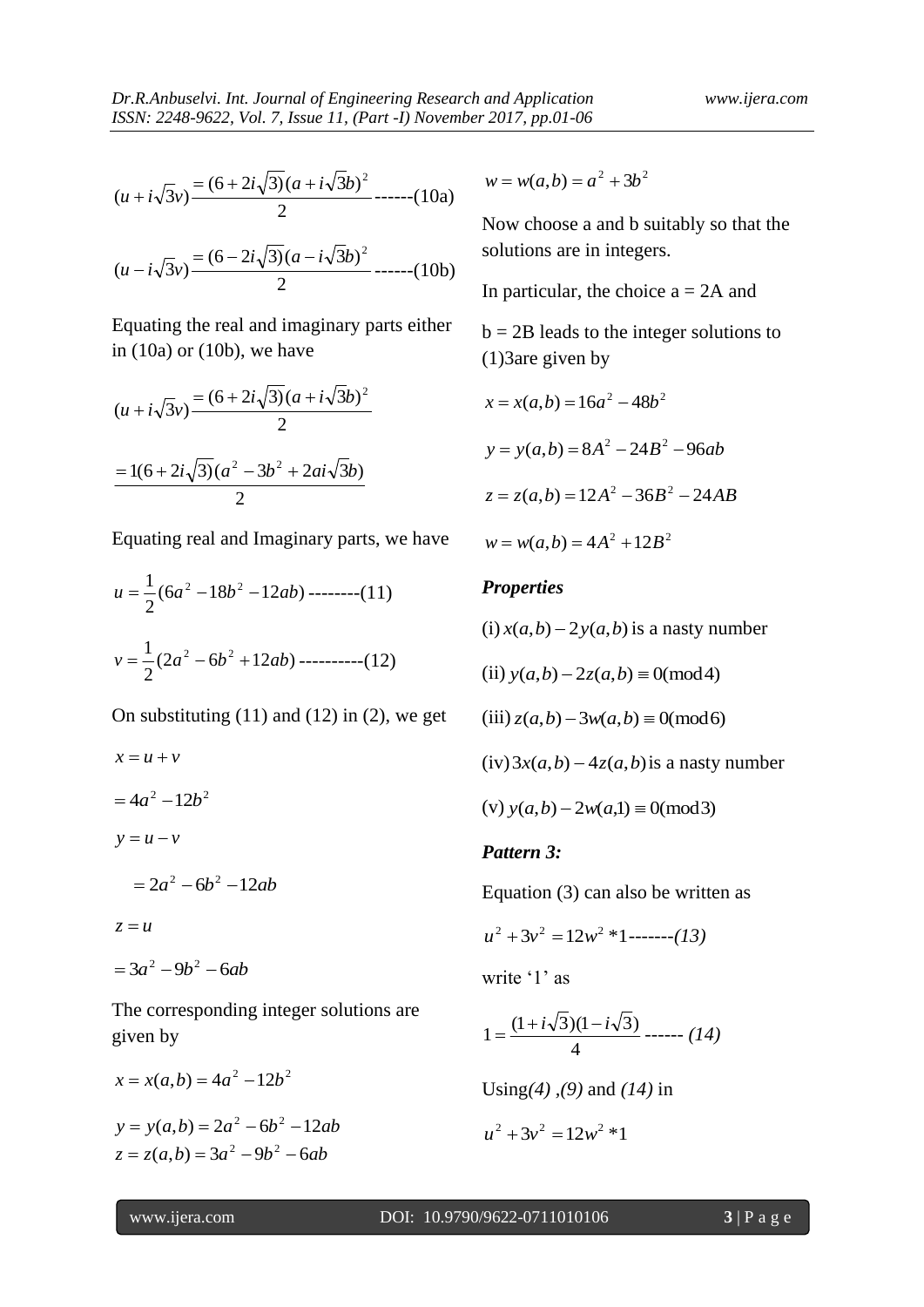$$
u^{2} + 3v^{2} = \frac{(6+2i\sqrt{3})(6-2i\sqrt{3})(1+i\sqrt{3})(1-i\sqrt{3})(a^{2}+3b^{2})^{2}}{4}
$$
  

$$
(u+i\sqrt{3}v)(u-i\sqrt{3}v) = \frac{(6+2i\sqrt{3})(6-2i\sqrt{3})(1+i\sqrt{3})(1-i\sqrt{3})(a^{2}+3b^{2})^{2}}{4}
$$
  

$$
w = -4A^{2} - 4A^{2}
$$

# Which is equivalent to the system of equations

$$
(u + i\sqrt{3}v) = \frac{(6 + 2i\sqrt{3})(1 + i\sqrt{3})(a + i\sqrt{3})}{2}
$$

$$
(u - i\sqrt{3}v) = \frac{(6 - 2i\sqrt{3})(1 - i\sqrt{3})(a - i\sqrt{3})}{2}
$$

Equating the real and imaginary parts,

$$
u = \frac{1}{4}(-48ab) = -12ab
$$
 ----(15)  

$$
v = \frac{1}{4}(8a^2 - 24b^2) = 2a^2 - 6b^2
$$
 ----(16)

On substituting  $(15)$  and  $(16)$  in  $(2)$ , we get

$$
x = u + v = 2a^{2} - 6b^{2} - 12ab
$$
  

$$
y = u - v = -2a^{2} + 6b^{2} - 12ab
$$
  

$$
z = u = -12ab
$$

The corresponding integer solutions are given by

$$
x = x(a,b) = 2a^{2} - 6b^{2} - 12ab
$$
  

$$
y = y(a,b) = -2a^{2} + 6b^{2} - 12ab
$$
  

$$
z = z(a,b) = -12ab
$$
  

$$
w = w(a,b) = a^{2} + 3b^{2}
$$

To find integral solutions, choose  $a = 2A$ and  $b = 2B$  leads to the integer solutions to (1) are given by

 $x = 8A^2 - 24B^2 - 48AB$  $y = -8A^2 + 24B^2 - 48AB$ 

$$
z = -48AB
$$

$$
w = -4A^2 + 12B^2
$$

#### *Properties*

 $(i)$ *x*(*a*,*b*) + *y*(*a*,*b*) is a nasty number

(ii)  $y(a,1) - z(a,1) - t_{18,a} - 7a$  is a nasty number

$$
(iii) z(a,b) + w(a,b) \equiv 0 \pmod{4}
$$

$$
(iv) x(a,b) - z(a,b) \equiv 0 \pmod{8}
$$

(v) 
$$
x(a,1) - z(a,1) - 8a^2
$$
 is a nasty number

## *Pattern 4:*

Equation (3) can be rewritten as

$$
u^2 - 9w^2 = 3(w^2 - v^2)
$$

which is written in the form of ratio as,

$$
\frac{u+3v}{w-v} = \frac{3(w+v)}{u-3v} = \frac{a}{b}
$$

*w*hich is equivalent to the system of equations,

$$
bu + 3wb - aw + av = 0
$$

$$
bu + av + (3b - a)w = 0
$$

*and*

$$
\frac{3(w+v)}{u-3w} = \frac{a}{b}
$$

*w*hich is equivalent to the system of equations,

$$
au - 3aw - 3bw - 3bv = 0
$$
  

$$
au - 3bv - (3a + 3b)w = 0
$$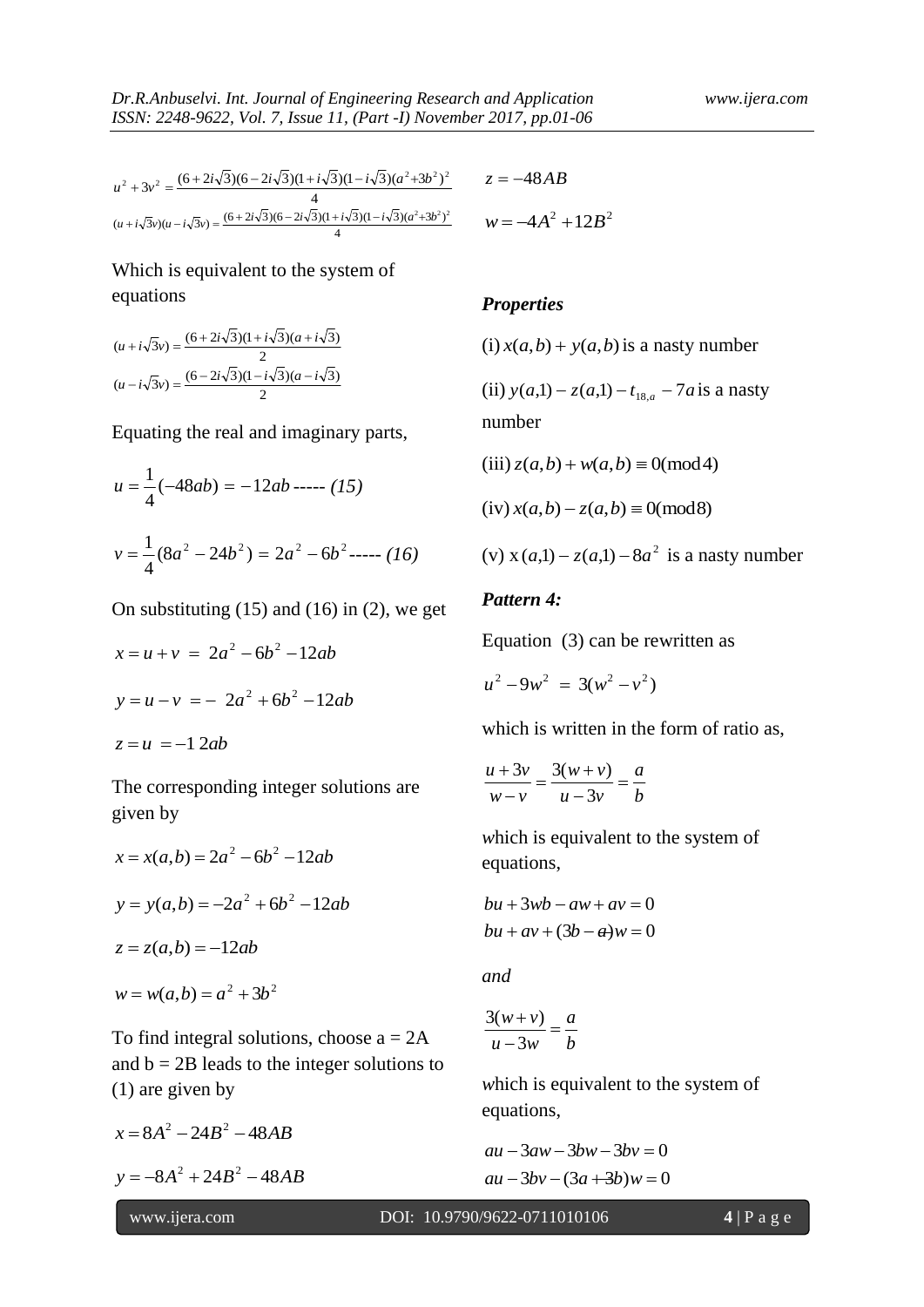Applying the method of cross multiplication we have,

$$
u = -3a2 + 9b2 - 6ab
$$

$$
v = -a2 + 3b2 + 6ab
$$

$$
w = a2 + 3b2
$$

Substituting the values of 'u' and 'v' we get the non – zero distinct integral solutions to be

$$
x = x(a,b) = -4a^{2} + 12b^{2}
$$
  
\n
$$
y = y(a,b) = -2a^{2} + 6b^{2} - 12ab
$$
  
\n
$$
z = z(a,b) = -3a^{2} + 9b^{2} - 6ab
$$
  
\n
$$
w = w(a,b) = a^{2} + 3b^{2}
$$

## *Properties*

- (i)  $x(a,b) y(a,b) \equiv 0 \pmod{2}$
- $(i)$   $x(a,b) z(a,b) t_{4,a} \equiv 0 \pmod{3}$

(iii)  $x(a,b) + 2w(a,b)$  *is a nasty number* 

 $(iv)$  $y(a,b) - 2z(a,b) \equiv 0 \pmod{4}$ 

(v)  $z(a,b) - 3w(a,b)$  is a nasty number

#### **III. CONCLUSION**

To conclude, one may search for other patterns of solutions to the equation under consideration.

#### **REFERENCES**

[1] Vidhyalakshmi S,Gopalan M.A,Aarthy Thangam s, on the ternary cubicdiophantine equation  $4(x^{2} + x) + 5(y^{2} + 2y) = -6 + 14z^{3}$ , International journal of innovative Reserach and Review,2014,2(3),34-39.

- [2] Meena K,Vidhyalakshmi S,Gopalan M.A,Priya K,Integral points on the cone  $3(x^2 + y^2) - 5xy = 47z^2$ , Bulletin of Mathematics and Statistics and Research,2014,2(1),65-70.
- [3] Gopalan M.A,Vidhyalakshmi S,Kavitha A,Observation on the Ternary Cubic Equation  $x^2 + y^2 + xy = 12z^3$ Antarctica J.Math,2013;10(5):453-460.
- [4] Gopalan M.A,Vidhyalakshmi S,Lakshmi K,Lattice points on the Elliptic Paraboloid,  $16y^2 + 9z^2 = 4x^2$ , Bessel J.Math,2013,3(2),137-145.
- [5] Gopalan M.A,Vidhyalakshmi S,Umarani J,Integral points on the Homogenous Cone  $x^2 + 4y^2 = 37z^2$ ,Cayley J.Math,2013,2(2),101-107.
- [6] Gopalan M.A,Vidhyalakshmi S,Sumathi G,Lattice points on the Hyperboloid of one sheet  $4z^{2} = 2x^{2} + 3y^{2} - 4$ , The Diophantus J.Math,2012,1(2),109-115.
- [7] Gopalan M.A,Vidhyalakshmi S,Lakshmi K,Integral points on the Hyperboloid of two sheets  $3y^2 = 7x^2 - z^2 + 21$ , Diophantus J.Math,2012,1(2),99-107.
- [8] Gopalan M.A,Vidhyalakshmi S,Mallika S,Observation on Hyperboloid of one sheet  $x^2 + 2y^2 - z^2 = 2$  , Bessel J.Math,2012,2(3),221-226.
- [9] Gopalan M.A,Vidhyalakshmi S,Usha Rani T.R,Mallika S,Integral points on the Homogenous cone